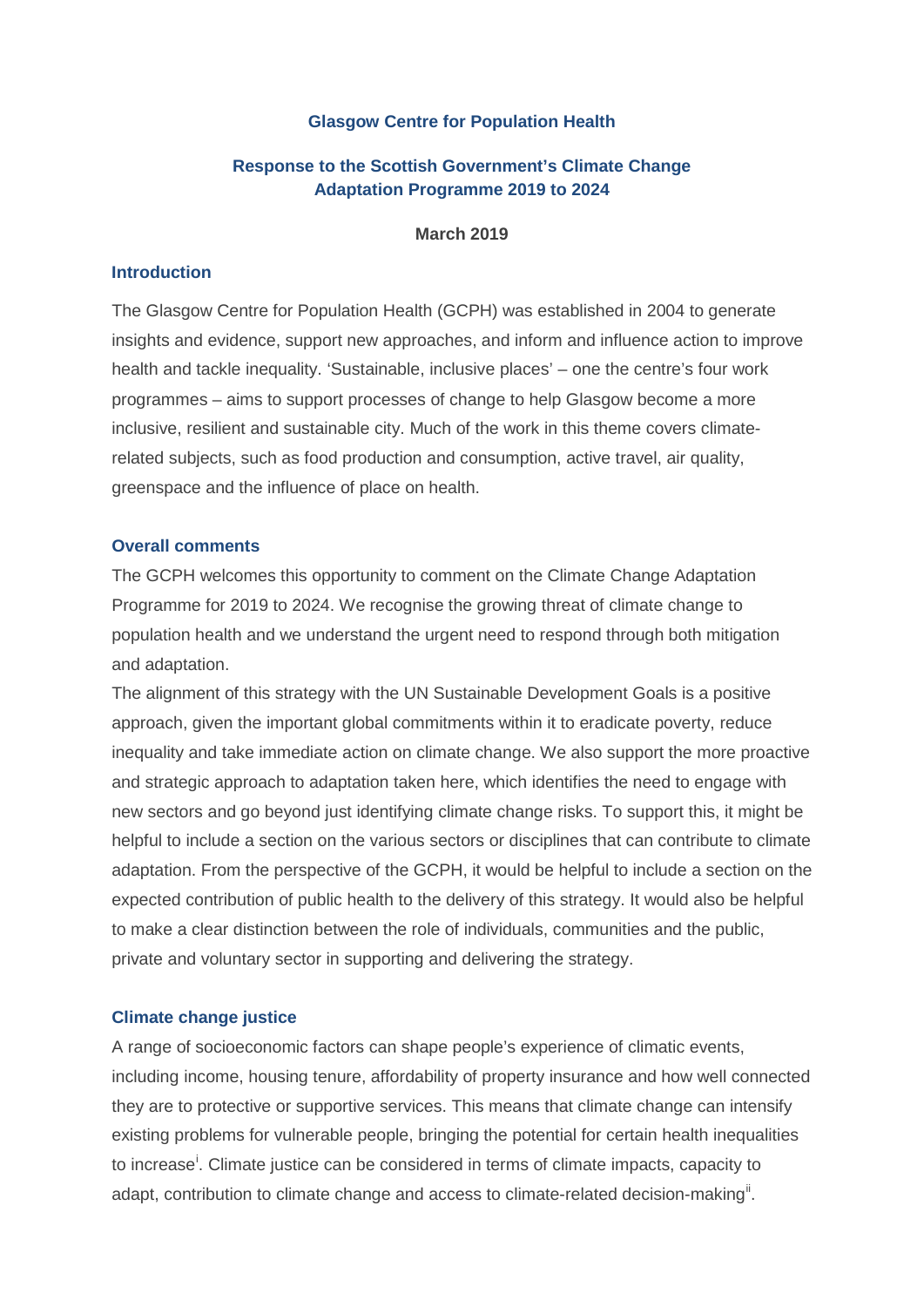Generally the most vulnerable populations and those with the fewest resources contribute the least to  $CO<sub>2</sub>$  emissions and are most at risk from the negative impacts of climate change.

Climate justice is an important and growing aspect of our work given the additional burden that climate change will bring to poverty, inequality and vulnerable population groups. Adaptation opportunities (e.g. sustainable urban drainage systems (SUDS), planting and other nature-based solutions) can be developed on vacant land, which tends to most concentrated in the most deprived urban areas. We would therefore like to see an emphasis on promoting nature-based adaptation solutions in these areas.

Last year the GCPH worked in partnership with Glasgow City Council, Sniffer and greenspace scotland to explore how people and organisations in North Glasgow could work together to become more resilient in the face of climate change. Weathering Change<sup>[iii](#page-7-2)</sup> brought together individuals, voluntary organisations and statutory bodies to consider ways of adapting to climate change through place-based approaches. The project was based in an area of high socioeconomic deprivation and environmental challenges. Relevant key findings were:

#### *Public attitudes and community responses to climate adaptation*

- Staff from statutory and voluntary organisations with a role in climate adaptation highlighted a lack of public awareness around how to adapt to climate change through individual or community responses.
- There was limited public interest in climate adaptation unless people felt directly threatened by it (e.g. through flooding).
- Conversations with the public about climate change were most productive when linked to everyday life (e.g. recycling, food, fuel poverty, waste, travel).
- Addressing climate change was less of a priority than (perceived) more immediate issues like poverty, unemployment and access to opportunities.
- Several local groups were already doing environmental work/projects in the area. However, groups rarely worked together due to the competitive funding environment. Creating more opportunities for collaborative funding bids could help with this.

#### *Ways of working to support climate adaptation*

• The policy environment is favourable to the transfer of power and resources to local communities (e.g. the Community Empowerment Act and statutory policies); however this transfer has not yet occurred on the scale intended.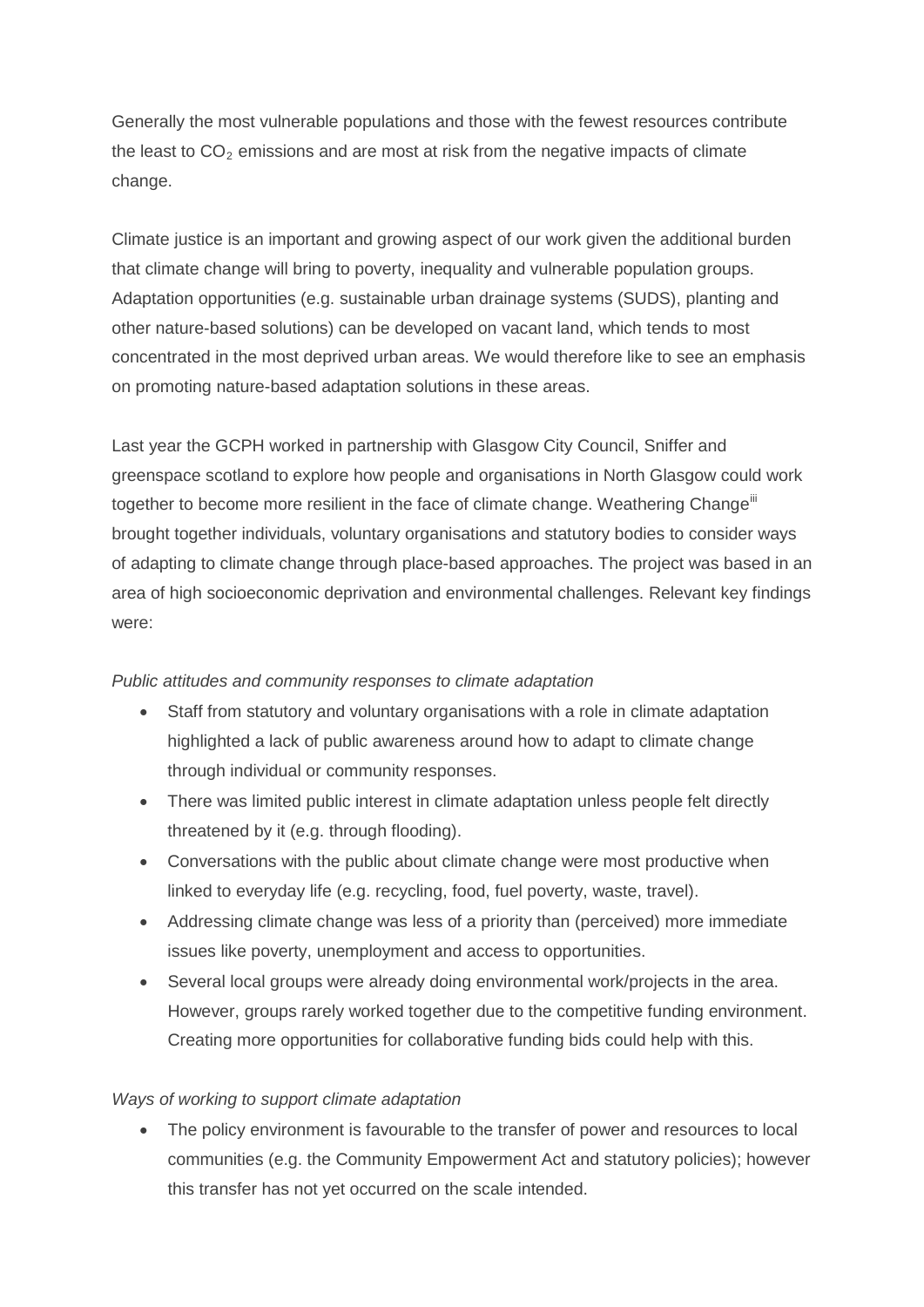- Many climate adaptation activities are aligned with the priorities/activities of voluntary organisations (e.g. food growing, regeneration, supporting vulnerable people).
- Climate change adaptation can be introduced at a community level when it is broached in a way that considers how it could impact on amenities or resource that people value in their area (e.g. housing, community assets, parks, food options).
- Climate adaptation intersects with a number of agendas, requiring action through emergency planning, placemaking, regeneration and community development. Our research indicates that adaptation can be considered as part of a holistic approach to improving places and building community resilience.

#### **Consultation questions**

#### **Q1. Do you agree with our outcome-based approach to adaptation in Scotland?**

Yes, outcome-based approaches increase accountability for actions and can ensure that changes resulting from an intervention or policy are measured. However, the broad outcomes included here will need to be supported by a range of appropriate actions/policies, and consideration should be given to the potential for external factors to influence whether or not they are realised. For outcome 1: *'Our communities are inclusive, empowered, resilient and safe in response to the changing climate'*, the policies included to support this outcome have the potential to be undermined by several external factors, including reduced public and third sector resources, the roll-out of Universal Credit, demographic changes or unexpected unemployment in some communities. These factors need to be identified and mitigated if communities are to become more empowered and resilient.

Further challenges relating to this outcome are:

- Reporting on the resilience of communities at a national level given the diversity of Scottish communities and the range of challenges that they face.
- Defining the terms used within the outcome (i.e. communities, inclusivity, empowerment and resilience).
- Identifying relevant policies to support the outcome; many of which may not have been created for the purpose of addressing climate adaptation.

Here, the resilience of Scottish communities may be defined by factors such as the availability of voluntary organisations, rates of volunteering, public participation in decision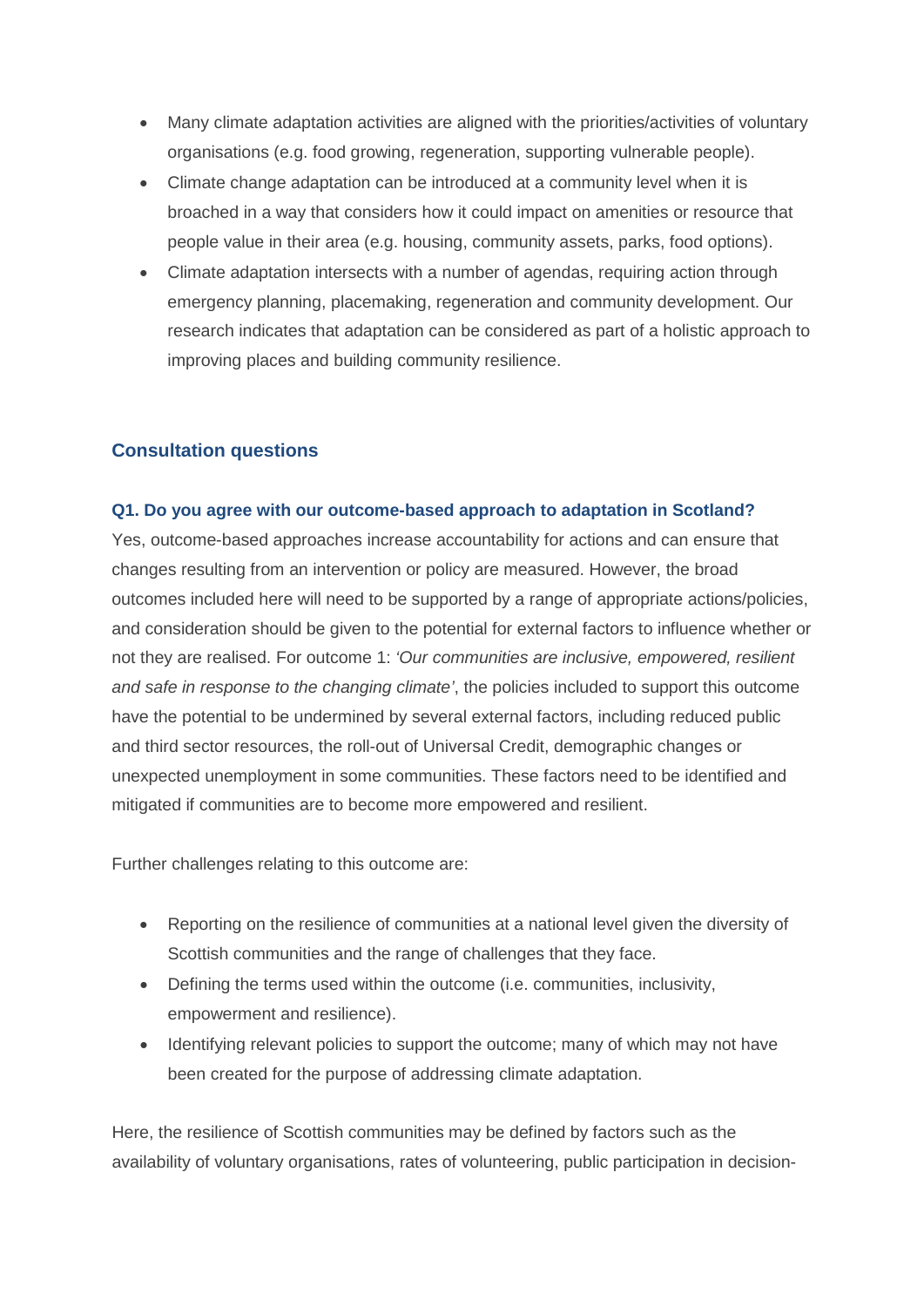making, the demographic distribution of participation or public awareness of local climate action.

### **Q2. Do you agree that a National Forum on Adaptation should be established to facilitate discussion on climate change adaptation?**

Yes, but it is important that this includes representation from a range of disciplines, including public health. It is also important that the public, voluntary and private sectors are appropriately represented.

### **Q3. Do you agree that climate change adaptation behaviours should be included in the Programme?**

Yes, behaviours are important for highlighting the role that individuals, communities and organisations can play in adapting to climate change. This could build on the work of Adaptation Scotland<sup>[iv](#page-7-3)</sup>, which highlights the ways in which communities, businesses and the public sector can adapt to climate change, but could go further to include adaptation actions at an individual level. If behaviours are proposed for individuals or communities, we feel it is important that they are promoted in places that are more accessible than this strategy (e.g. public-friendly resources and through social media). In addition, desired behaviour changes will need to be aligned with actions to support them. This may involve financial incentives/disincentives and practical solutions that can be integrated into people's everyday lives.

The present draft includes some 'behaviours' that we do not feel are aimed at the right group. For outcome 2: '*The people in Scotland who are most vulnerable to climate change are able to adapt'*, the behaviours listed place onus on vulnerable people rather than those most able to implement plans, policies or actions that can protect vulnerable people from climate change. The proposed changes to behaviours currently listed for this outcome are relevant to the whole population, and it may be more appropriate to include a separate section with behaviours for 'individuals' instead.

At a local authority level, it would be helpful to include a set of 'behaviours' or 'considerations' that can be used to inform the various strategies where climate adaptation has relevance (e.g. land-use planning, transport, food, regeneration). This could be a short checklist of considerations that could be applied when a new strategy is being written. Integrating climate adaptation across various strategies is in keeping with Climate Ready Clyde<sup>[v](#page-7-4)</sup>, which identifies doing so across the region as an area where more action is needed.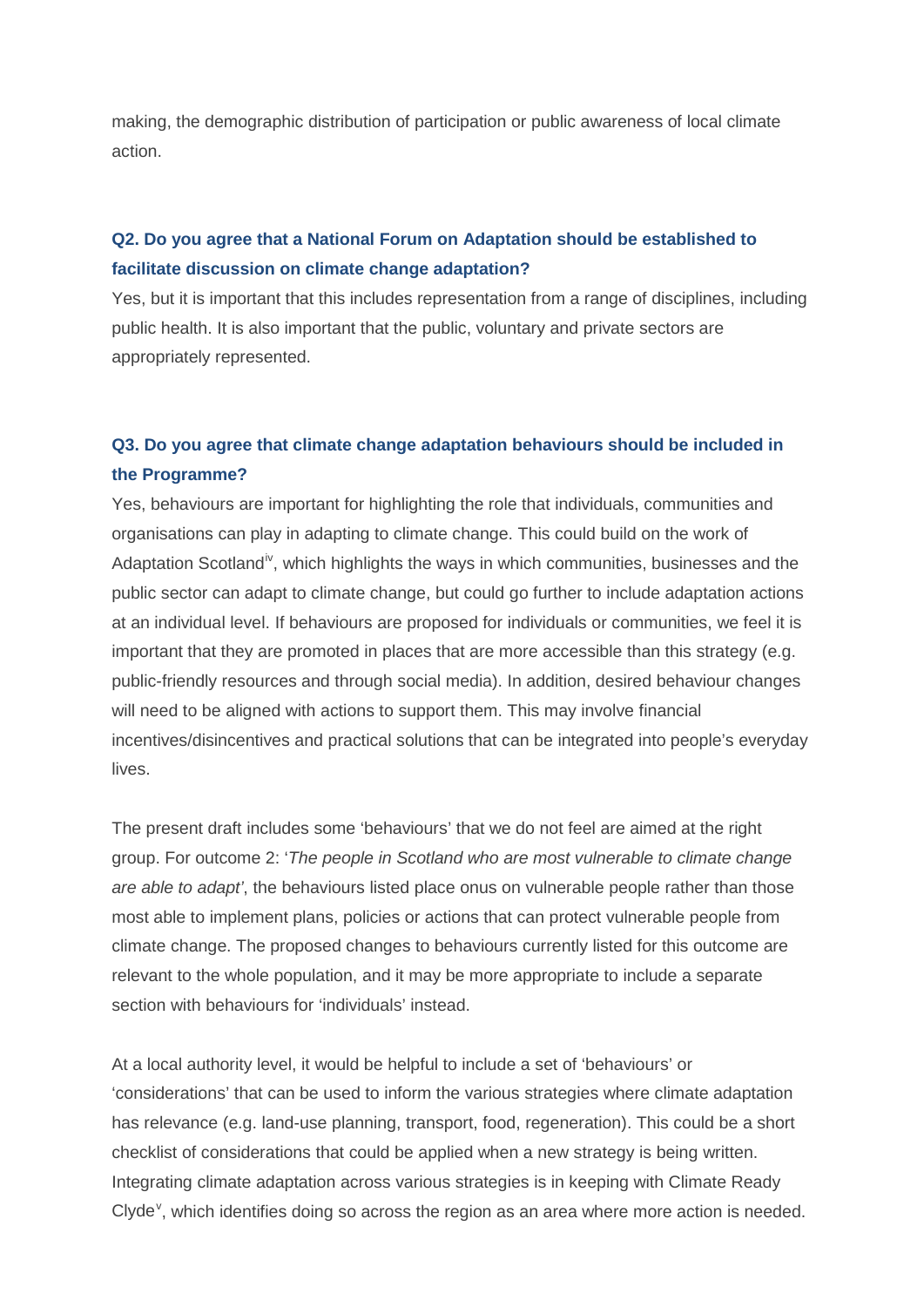In addition, many public bodies could take steps to promote sustainable practice through their own procurement policies (i.e. taking consideration of carbon footprint) and by promoting behaviour change within their own staff.

For outcome 7: '*Our international networks are adaptable to climate change',* the emphasis on food resilience – both in terms of imports and what we produce as a nation – is welcomed. It would also be useful to include recognition of the role that communities/third sector organisations can play in supporting food production in Scotland, particularly in cities where the benefits of food networks can be realised.

### **Q4. Do you agree that an integrated approach should be taken to monitoring and evaluation?**

Our interpretation of an integrated approach to monitoring and evaluation is that it will include representation from all sectors involved in delivering the strategy and will draw evidence/learning from a range of sources, networks, policies and actions. One way to ensure this is to invite the groups, communities or organisations that are represented in the policies for each outcome. This will help to support community empowerment and ensure collective responsibility for the strategy.

## **Q5. Do you agree with our long-term vision for adapting to climate change in Scotland?**

A more progressive vision could go beyond being 'adaptable' and 'ready' to include an emphasis on transformational change and recognition of the potential to harness benefits from climate change. Beyond this, Scotland could aspire to become a world leader in adapting to climate change. This would be in keeping with recent efforts to become a world leader in renewable energy production and expertise.

## **Q6. Does the Programme identify the right outcomes for Scotland over the next five years?**

Specific comments on the outcomes that are relevant to public health are provided below:

## *Outcome 1: Our communities are inclusive, empowered, resilient and safe in response to the changing climate*

This outcome could be better defined and linked to a range of other policies. Community empowerment is an outcome that goes beyond the scope of climate change engagement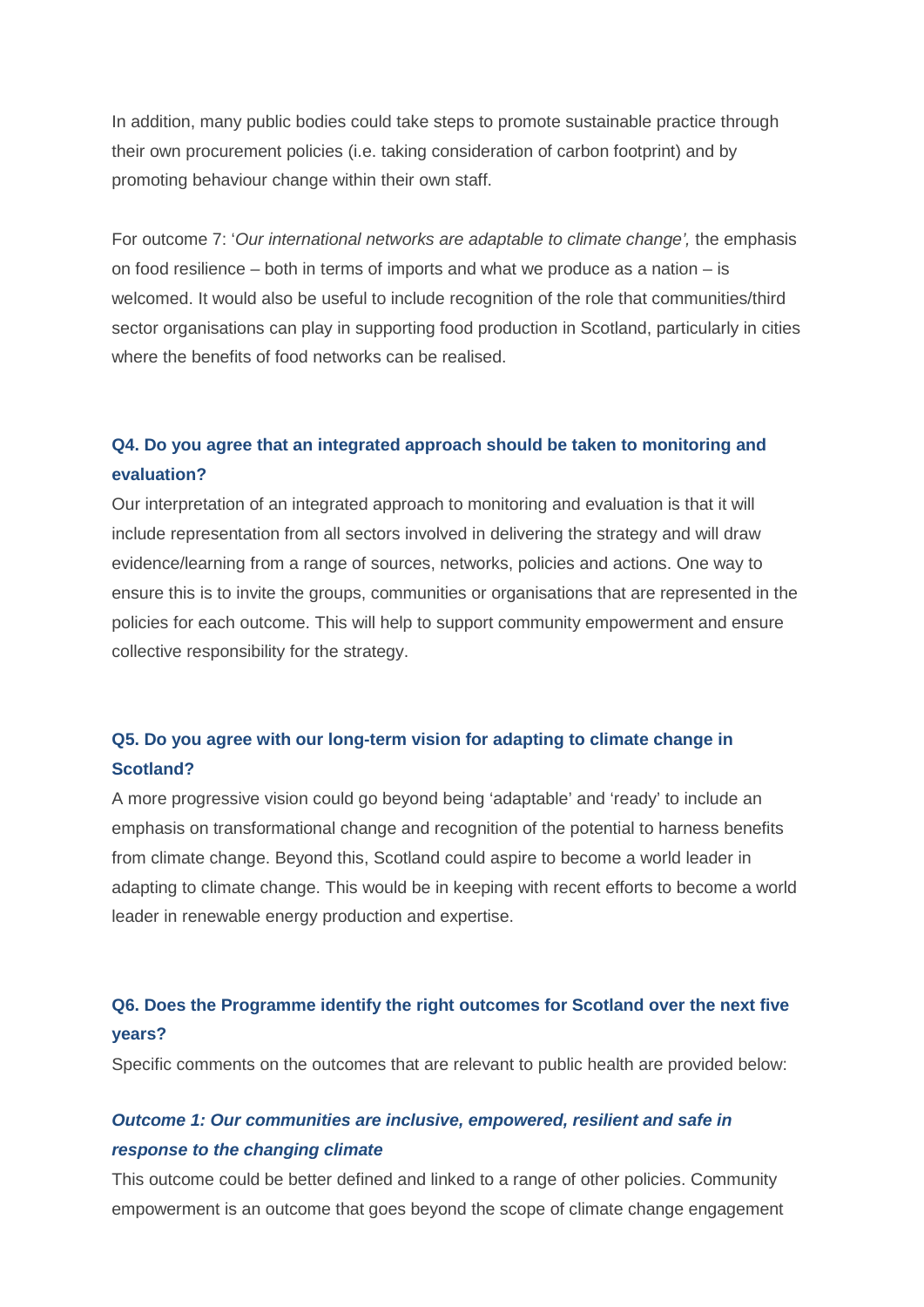with community groups; it requires larger structural shifts in the way in which services are delivered and support is provided for people to participate in community life $\mathbf{v}^i$ . Additionally, this outcome might be unrealistic in the face of a threat that is outwith the control of individuals or communities. A more realistic outcome, therefore, would be for communities to be playing an important role in adapting to climate change through locally appropriate responses.

### *Outcome 2: The people in Scotland who are most vulnerable to climate change are able to adapt and climate justice is embedded in climate change adaptation policy.*

We feel that the responsibility for the delivery of this outcome should be placed on those able to protect vulnerable people, rather than those unfairly affected. Thus, the emphasis here could be on 'supporting people' rather than increasing their 'ability' to adapt. Shifting this emphasis here would take the responsibility away from vulnerable people towards those able to ensure that they are protected from the effects of climate change. It is also important to recognise that the responsibility for adaptation lies with everyone, and not just those at risk.

## *Sub-Outcome 2.2: Scotland's health and social care is ready and responding to changing demands as a result of the changing climate*

This sub-outcome suggests that HSCPs should have sole responsibility for absorbing the effects of a changing climate from a public health perspective. While the HSCP have a key role to play, the broader public health community can contribute by supporting people directly, by shaping policy and practice, by contributing to the evidence base and by protecting people from the impacts of climate change. It could be argued that NHS Boards and Public Health departments should be encouraged to be more explicit and strategic in responding to climate change too. Recently NHS Lanarkshire included a chapter on climate change in their annual public health report<sup>[vii](#page-7-6)</sup>. Encouraging other Health Board's to follow suit would be a positive development. Finally, public sector employers – including the NHS – should also be encouraged to consider their own carbon footprint and responsibility for adapting to climate change.

## *Outcome 3: Our inclusive and sustainable economy is flexible, adaptable and responsive to the changing climate*

Despite describing the economy as 'inclusive', there is no mention of how economic opportunities from climate change will contribute to a more inclusive and fairer society. We would welcome recognition of the ways in which economic opportunities arising from climate change such as an increased focus on generating renewable energy, fuel efficient buildings, active sustainable travel innovation etc. can support the Scottish Government's Economic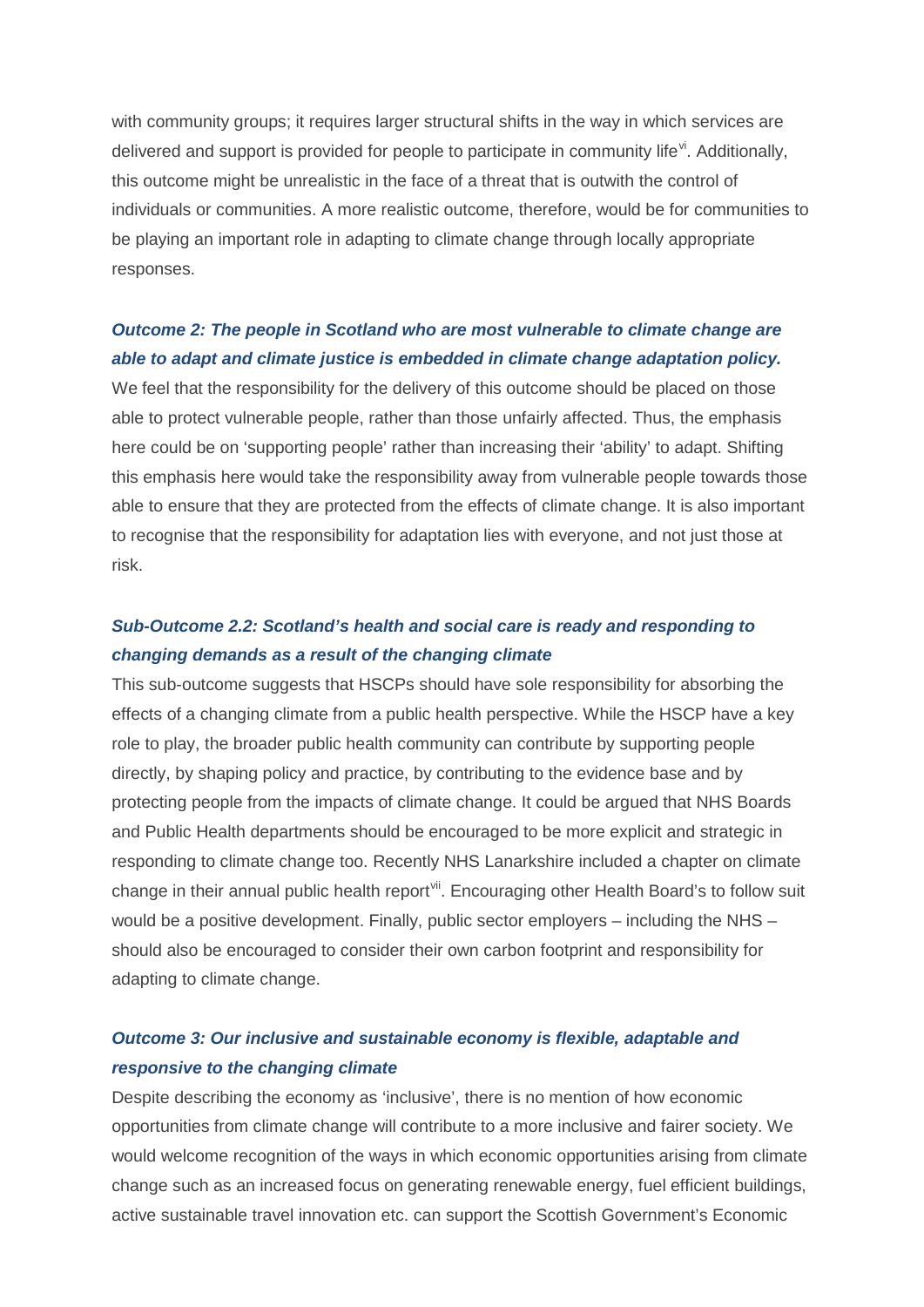Strategy, which promotes increasing competitiveness while simultaneously tackling inequality<sup>[viii](#page-7-7)</sup>.

### *Sub-Outcome 4.3: Scotland's other non-critical infrastructure is adaptable to climate change*

This sub-outcome includes reference to active travel targets as a policy. This is an important aspect of mitigation, but we welcome the inclusion of active travel from an adaptation perspective. The predicted increase in active travel will need to be reflected in terms of increased resources for infrastructure and maintenance, as well as measures to ensure safety during bad weather. More extreme weather, including cold periods, will require active travel routes to be maintained and gritted.

## **Q7. Are there any additional policies that should be included in the outcomes set out in the following pages?**

Community Planning is not mentioned in the strategy, but is an important structure to support the delivery of many of these outcomes. Further, there could be more emphasis on the role of housing in adapting to climate change, both in terms of retrofitting existing properties that are not well equipped to deal with weather changes (e.g. tenements), and through adaptive solutions for new developments. Further consideration could also be given to how adaptation is designed into land-use decisions and strategies. There is the potential that this may be achieved by considering climate adaptation more explicitly when using the Place Standard.

# *Outcome 1: Our communities are inclusive, empowered, resilient and safe in response to the changing climate*

This outcome is dependent on several policies that may not be specifically designed to support climate change adaptation. Given the emphasis on communities, an important policy development in this area is the Community Empowerment Act. It is also important that the third sector is represented in the policies/actions here, given their links to communities and involvement in environmental projects, food growing and ability to shape neighbourhood decision-making.

# *Outcome 2: The people in Scotland who are most vulnerable to climate change are able to adapt and climate justice is embedded in climate change adaptation policy.*

This outcome requires an approach which identifies those most vulnerable and ensures that they are protected from the worst effects of climate change, both through preventative measures and support after climatic events. An important part of this outcome, we feel, is